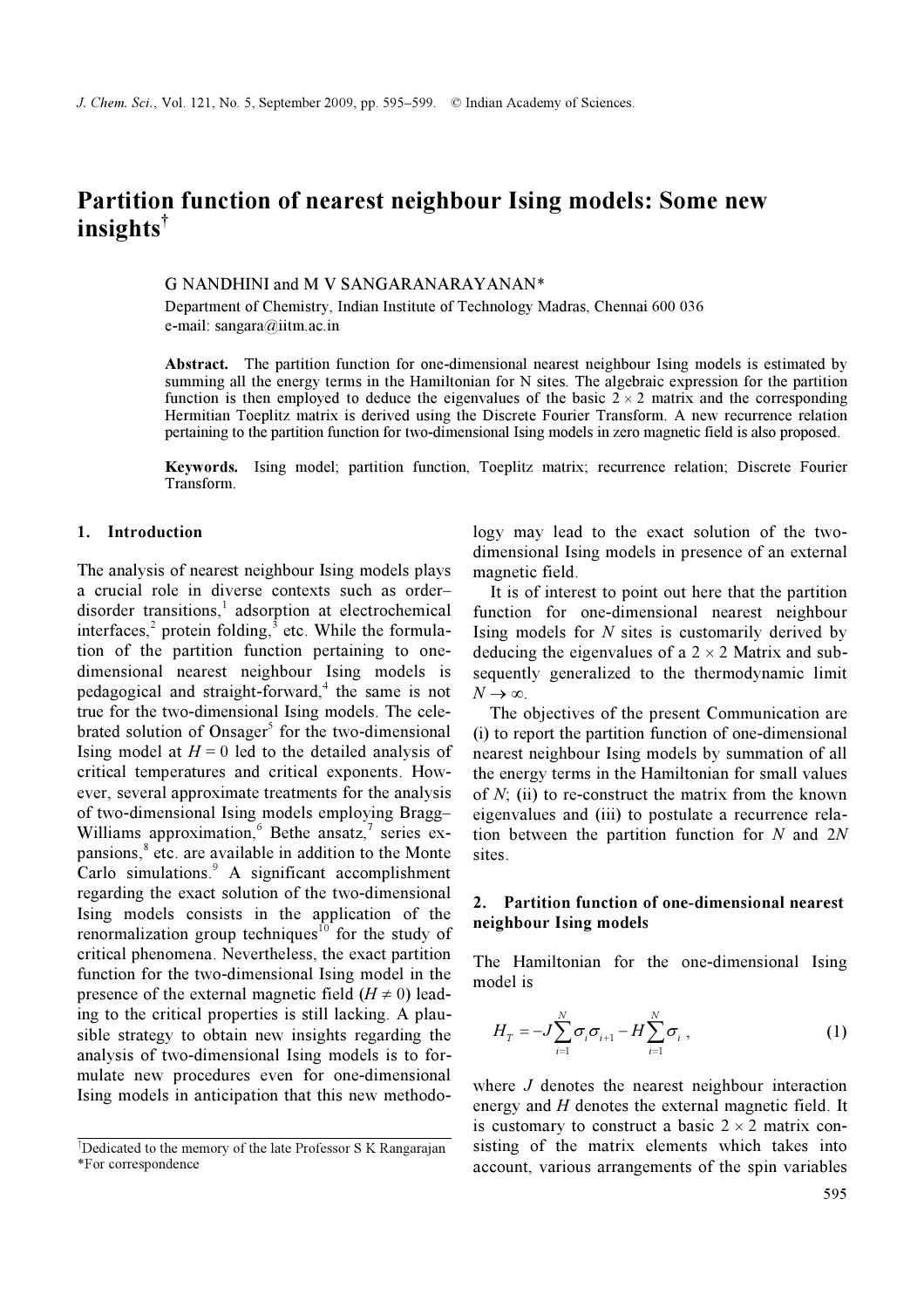$(+1, +1; -1, +1; +1, -1$  and  $-1, -1$ ). The canonical partition function then is deduced as<sup>4</sup>

$$
Q_N = (\lambda_1^N + \lambda_2^N), \qquad (2)
$$

where  $\lambda_1$  and  $\lambda_2$  denote the eigenvalues:

here 
$$
\lambda_1
$$
 and  $\lambda_2$  denote the eigenvalues:  
\n
$$
\lambda_1 = e^{J/kT} \left[ \cosh\left(\frac{H}{kT}\right) + \sqrt{\sinh^2\left(\frac{H}{kT}\right) + e^{-4J/kT}} \right]
$$
\n
$$
\lambda_2 = e^{J/kT} \left[ \cosh\left(\frac{H}{kT}\right) - \sqrt{\sinh^2\left(\frac{H}{kT}\right) + e^{-4J/kT}} \right] \quad (3)
$$

which arise from the matrix

$$
Q = \begin{pmatrix} e^{1/kT(J+H)} & e^{-J/kT} \\ e^{-J/kT} & e^{1/kT(J-H)} \end{pmatrix} . \tag{4}
$$

One of the two eigenvalues being the most dominant, estimation of the partition function in the thermodynamic limit and extraction of the internal energy, specific heat, etc. becomes straight-forward.

# 2.1 Partition function from the summation of the energy terms energy terms

In stead of the above method involving the formulation of the matrix and computing the partition function from the eigenvalues, we investigate here, the consequences of summation of the energy terms directly. The partition function obtained by sumthe energy terms for different values of N<br>
(3 and 6; 4 and 8) are as follows:<br>  $\frac{1}{2}$   $\frac{3J/K}{K}$   $\frac{1}{K}$   $\frac{3H}{K}$   $\frac{5J/K}{K}$   $\frac{1}{K}$   $\frac{1}{K}$   $\frac{1}{K}$   $\frac{1}{K}$   $\frac{1}{K}$   $\frac{1}{K}$   $\frac{1}{K}$   $\frac{1}{K}$   $\frac{1}{$ (3 and 6; 4 and 8) are as follows:

$$
Q_3 = 2e^{3J/kT} \cosh\left(\frac{3H}{kT}\right) + 6e^{-J/kT} \cosh\left(\frac{H}{kT}\right) \qquad (5)
$$

$$
Q_4 = 2e^{-4J/kT} \cosh\left(\frac{4H}{kT}\right)
$$

$$
+8\cosh\left(\frac{2H}{kT}\right) + (4 + 2e^{-4J/kT})
$$
(6)

$$
Q_6 = 2e^{6J/kT} \cosh\left(\frac{6H}{kT}\right) + 12e^{2J/kT} \cosh\left(\frac{4H}{kT}\right)
$$

$$
+2(6e^{2J/kT} + 9e^{-2J/kT}) \cosh\left(\frac{2H}{kT}\right)
$$

Sangaranarayanan  
+
$$
(6e^{2J/kT} + 12e^{-2J/kT} + 2e^{-6J/kT}),
$$
 (7)

$$
Q_8 = 2e^{8J/kT} \cosh\left(\frac{8H}{kT}\right) + 16e^{4J/kT} \cosh\left(\frac{6H}{kT}\right)
$$
  
+2(8e^{4J/kT} + 20) \cosh\left(\frac{4H}{kT}\right)  
+2(8e^{4J/kT} + 32 + 16e^{-4J/kT}) \cosh\left(\frac{2H}{kT}\right)  
+ (8e^{4J/kT} + 36 + 24e^{-4J/kT} + 2e^{-8J/kT}). (8)

Equations (5) to (8) were deduced by listing all the energy terms of (2) using MS EXCEL ( $2^N$  terms arise for a lattice of  $N$  sites). Although the procedure is valid for any value of  $N$ , we restricted the enumeration to a small number of sites so as to avoid algebraic complexity as well as for obtaining a recurrence relation for the partition function.

### 2.2 Eigenvalues from the partition function

As an illustration, consider the partition function obtained by summation of the energy terms in the<br>Hamiltonian (1) for  $N = 4$ :<br> $\frac{2H}{\sqrt{4H}}$  +  $\frac{(4H)}{(4H + 2)^{-4J/kT}}$ Hamiltonian (1) for  $N = 4$ :

$$
Q_4 = 2e^{4J/kT} \cosh\left(\frac{4H}{kT}\right) + 8\cosh\left(\frac{2H}{kT}\right) + (4 + 2e^{-4J/kT})
$$
  
\n
$$
= 2e^{4J/kT} \left[\cosh^4\left(\frac{H}{kT}\right) + \sinh^4\left(\frac{H}{kT}\right)\right]
$$
  
\n
$$
+ 12e^{4J/kT} \cosh^2\left(\frac{H}{kT}\right) \sinh^2\left(\frac{H}{kT}\right)
$$
  
\n
$$
+ 8\left[\cosh^2\left(\frac{H}{kT}\right) + \sinh^2\left(\frac{H}{kT}\right)\right] + 4 + 2e^{-4J/kT}
$$
  
\n
$$
= \left[\left(e^{J/kT} \cosh\left(\frac{H}{kT}\right) + \sqrt{e^{2J/kT} \sinh^2\left(\frac{H}{kT}\right) + e^{-2J/kT}}\right)^4
$$
  
\n
$$
+ \left(e^{J/kT} \cosh\left(\frac{H}{kT}\right) - \sqrt{e^{2J/kT} \sinh^2\left(\frac{H}{kT}\right) + e^{-2J/kT}}\right)^4\right].
$$
  
\n(9)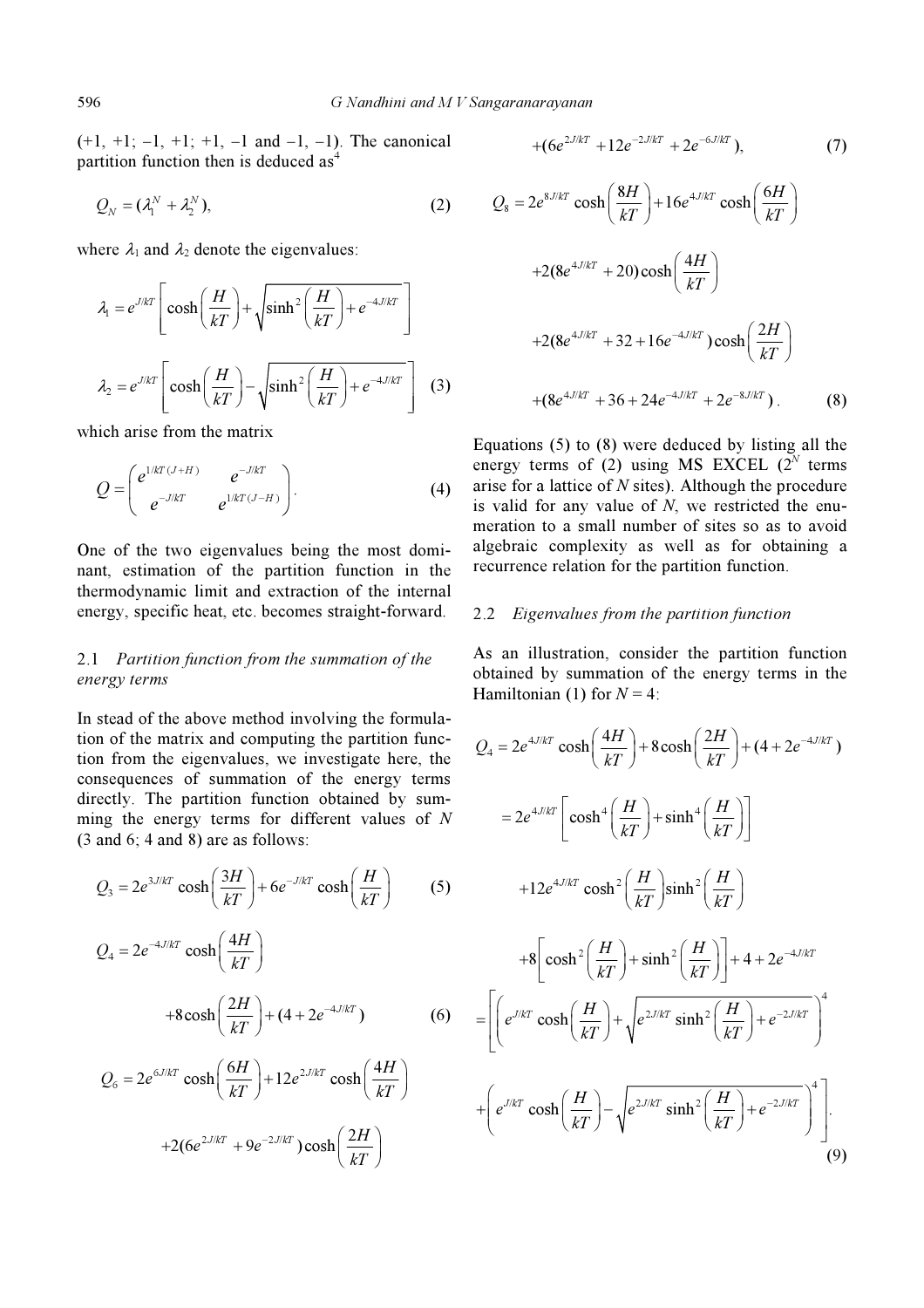As can be seen from  $(2)$ ,  $Q_4$  can also be represented as

$$
Q_4 = (\lambda_1^4 + \lambda_2^4), \tag{10}
$$

where  $\lambda_1$  and  $\lambda_2$  denote the eigenvalues of the matrix corresponding to the one-dimensional Ising model.

 A comparison of (9) and (10) leads to the eigenvalues as given by (3).

#### 2.3 Recurrence relation

In view of the availability of convenient expressions for  $Q$ , it is imperative to verify whether there exists any pattern among the partition function for different values of N. Using well-known identities involving trigonometric functions, $11$  it can be shown that

$$
Q_{2N} = Q_N^2 - 2^{N+1} \sinh^N \left(\frac{2J}{kT}\right),
$$
 (11)

for all values of  $N$ . The above eqn thus enables predicting the partition function for a lattice of 2N sites from the value pertaining to  $N$  sites.

# 2.4 Inverse problem of constructing the matrix from the eigenvalues from the eigenvalues of  $e$

In the present approach, while the partition function and the eigenvalues have been obtained, the underlying matrix has not yet been derived. Obviously, the matrix is not unique for a given eigenspectrum; however, the construction of such matrices may provide an insight into the solution of higher dimensional Ising models. To obtain the matrix, we apply a procedure demonstrated in the context of signal processing<sup>12</sup> employing the Discrete Fourier Transform. For a given set of eigenvalues  $(\lambda_0, \lambda_1, ..., \lambda_{n-1}),$ the parameters  $q_k$  are defined as:

$$
q_{k} = \frac{1}{n} \sum_{i=0}^{n-1} \lambda_{i} \cos \frac{\pi}{m} (2i+1)k,
$$
  

$$
k = 0, 1, ..., n-1.
$$
 (12)

The associated matrix [q] consisting of elements  $q_k$ is given below: (cf. Appendix A):

$$
[q] =
$$

*t* neighbour Ising models  
\n
$$
[q]
$$
 =  
\n $\begin{bmatrix}\nq_0 & q_1 & \cdots & q_{n-1} & 0 & -q_{n-1} & \cdots & -q_2 & -q_1 \\
q_1 & q_0 & \cdots & q_{n-2} & q_{n-1} & 0 & \cdots & -q_2 \\
\vdots & \vdots & \ddots & \vdots & \vdots & \vdots & \ddots & \vdots & \vdots \\
q_{n-1} & q_{n-2} & \cdots & q_0 & q_1 & q_2 & \cdots & q_{n-1} & 0 \\
0 & q_{n-1} & \cdots & q_2 & q_1 & q_0 & q_1 & \cdots & q_{n-1} \\
-q_{n-1} & 0 & \cdots & q_2 & q_1 & q_0 & \cdots & q_{n-2} \\
\vdots & \vdots & \ddots & \vdots & \vdots & \vdots & \ddots & \vdots \\
-q_1 & -q_2 & \cdots & -q_{n-1} & 0 & q_{n-1} & q_{n-2} & \cdots & q_0\n\end{bmatrix}$ \n(13)

while the desired matrix constructed from the above<br>  $\frac{1}{2}$ is as follows, $^{12}$ 

is as follows,<sup>12</sup>  
\n
$$
C = \begin{bmatrix} q_0 & q_1 - iq_{n-1} & \cdots & q_{n-1} - iq_1 \\ q_1 + iq_{n-1} & q_0 & \cdots & q_{n-2} - iq_2 \\ \vdots & \vdots & \ddots & \vdots \\ q_{n-1} - iq_1 & q_{n-2} - iq_2 & \cdots & q_0 \end{bmatrix}.
$$
\n(14)

In the case of the one-dimensional Ising model, the above procedure to construct the matrix leads to the values of  $q_k$  ( $k = 0, 1$ ) as

$$
q_0 = e^{J/kT} \cosh\left(\frac{H}{kT}\right)
$$

$$
q_1 = e^{J/kT} \sqrt{\frac{\sinh^2\left(\frac{H}{kT}\right) + e^{-4J/kT}}{2}}.
$$

The corresponding matrix turns out to be

$$
C = e^{J/kT}
$$
\n
$$
\begin{bmatrix}\n\cosh\left(\frac{H}{kT}\right) & (1-i)\sqrt{\frac{\sinh^2\left(\frac{H}{kT}\right) + e^{-4J/kT}}{2}} \\
\sinh^2\left(\frac{H}{kT}\right) + e^{-4J/kT} & \cosh\left(\frac{H}{kT}\right)\n\end{bmatrix}
$$
\n
$$
(1-1)\sqrt{\frac{\sinh^2\left(\frac{H}{kT}\right) + e^{-4J/kT}}{2}} \cosh\left(\frac{H}{kT}\right)
$$
\n
$$
(15)
$$

It is of interest to note that the above Hermitian Toeplitz matrix is entirely different from the hith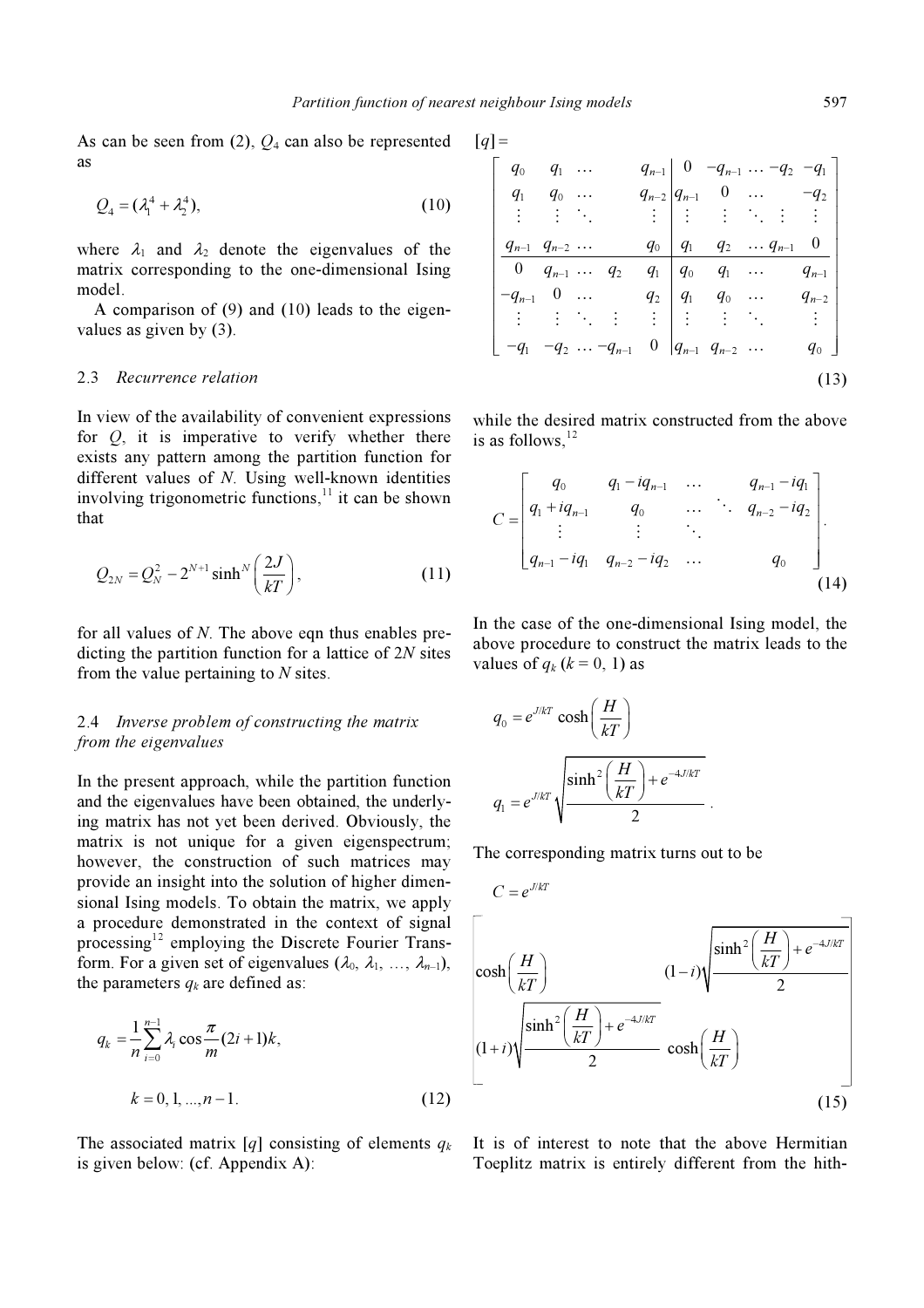598 G Nandhini and M V Sangaranarayanan

erto-known matrix (4) for one-dimensional nearest neighbour Ising models.

### 3. Two-dimensional nearest neighbour Ising models

It will be of interest to verify whether this methodology will be applicable to two-dimensional Ising model in presence of the external magnetic field. The summation of energy terms for two-dimensional Ising model for  $H \neq 0$  has earlier been carried out by  $us<sup>13</sup>$  and the formulation of the matrix using the Discrete Fourier Transform is under progress. However, here we make use of the Onsager's exact solution for  $H = 0$  and demonstrate the validity of the recurrence relation (11) for two-dimensions also. Such recurrence relations can enable extrapolation of Monte Carlo and molecular dynamics simulation results for larger system sizes.

The canonical partition function for  $H = 0$  arising from Onsager's exact solution is given by<sup>5</sup>

$$
Q_{H=0} = \left[2\cosh\left(\frac{2J}{kT}\right)e^I\right]^N, \qquad (16)
$$

where



Figure 1. The comparison of the partition function values from Onsager's exact solution (16) with the values predicted by the recurrence relation (11) The points denote the values from (11) for  $Q_{64}$  employing the values of  $Q_{16}$  from Onsager's exact solution (16) while the line is the predicted values from (16) employing  $N = 64$ .

and

$$
k_1 = \frac{2\sinh(2J/kT)}{\cosh^2(2J/kT)}.
$$
 (17)

Employing the above equations, it is possible to estimate  $O$  for different values of  $N$ . Since our essential focus has been on the square lattice, we first substitute  $N = 16$  in (11) and calculate O for  $N = 32$ ; subsequently, the value of Q for  $N = 64$  is evaluated from (11). This estimated value is compared with  $Q$ values arising from (16) for  $N = 64$  (figure 1). As can be seen from figure 1, the agreement is entirely convincing, suggesting that the recurrence relation (11) is valid for two-dimensional nearest neighbour Ising model too, when  $H = 0$ . It is interesting to note that the values for  $N = 16$  was employed as the input to predict the values for  $N = 64$ .

### 4. Summary

An alternate method for estimating the partition function of one-dimensional nearest neighbour Ising model is proposed. A new recurrence relation is proposed for the partition function for N sites. A Hermitian Toeplitz matrix is constructed from the eigenvalues, using the Discrete Fourier Transformation. The significance of this method for twodimensional Ising models when  $H = 0$  is indicated.

#### Acknowledgement

This work was supported by the Department of Science and Technology (DST), Government of India, New Delhi.

## Appendix A

In this Appendix, the steps leading to the construction of the matrix (14) from the eigenvalues spectrum is indicated. The analysis is identical with that  $of<sup>12</sup>$  employed in the context of signal processing. A negacyclic real symmetric matrix of order n can be obtained from a set of n distinct eigenvalues by use of the inverse DFT,

$$
q_k = \frac{1}{n} \sum_{i=0}^{n-1} \lambda_i \cos \frac{\pi}{m} (2i+1)k, \quad k = 0, 1, ..., n-1.
$$